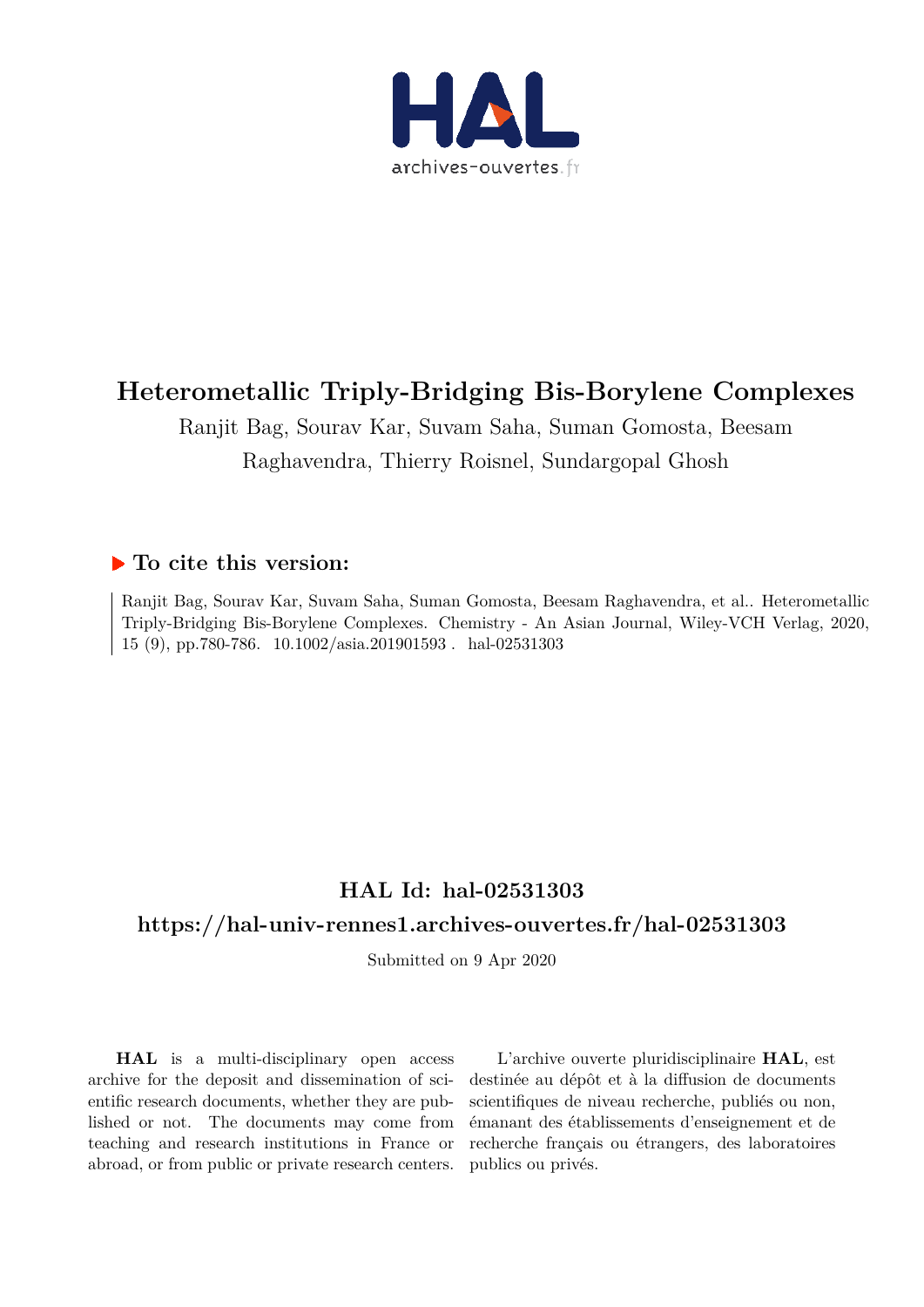## **Heterometallic Triply-Bridging Bis-Borylene Complexes**

Ranjit Bag,<sup>[a]</sup> Sourav Kar,<sup>[a]</sup> Suvam Saha,<sup>[a]</sup> Suman Gomosta,<sup>[a]</sup> Beesam Raghavendra,<sup>[a]</sup> Thierry Roisnel,<sup>[b]</sup> and Sundargopal Ghosh<sup>\*[a]</sup>

Dedicated to Professor Goutam Kumar Lahiri on the occasion of his 60<sup>th</sup> birthday

Abstract: Triply bridging bis-{hydrido(borylene)} and bis-borylene species of groups 6, 8 and 9 transition metals are reported. Mild thermolysis of [Fe2(CO)9] with an *in situ* produced intermediate, generated from the low temperature reaction of [Cp\*WCl<sub>4</sub>] (Cp\* = η<sup>5</sup>- $C_5Me_5$ ) and [LiBH<sub>4</sub>·THF] afforded triply-bridging bis-{hydrido (borylene)},  $[(\mu_3-BH)_2H_2{Cp*W(CO)_2}{_2}$ <sup>[Fe(CO)<sub>2</sub>]] (1) and *bis-borylene*,</sup>  $[(\mu_3-BH)_2$ {Cp<sup>\*</sup>W(CO)<sub>2</sub>}<sub>2</sub>{Fe(CO)<sub>3</sub>}] (2). The chemical bonding analyses of **1** show that the B-H interactions in bis-{hydrido (borylene)} species is stronger as compared to the M-H ones. Frontier molecular orbital analysis shows a significantly larger energy gap between HOMO-LUMO for **2** as compared to **1**. In an attempt to synthesize the ruthenium analogue of **1**, a similar reaction has been performed with [Ru<sub>3</sub>(CO)<sub>12</sub>]. Although we failed to get the bis-{hydrido(borylene)} species, the reaction afforded triply-bridging bis-borylene species [(µ3-BH)2{WCp\*(CO)2}2{Ru(CO)3}] (**2'**), an analogue of **2**. In search for the isolation of bridging bis-borylene species of Rh, we have treated  $[Co_{2}(CO)_{8}]$  with nido- $[(RhCp^*)_{2}(B_3H_7)]$ , which afforded triply-bridging *bis-borylene* species  $[(\mu_3-BH)_2(RhCp^*)_2CO_2(CO)_5(\mu\text{-}CO)]$  (3). All the compounds have been characterized by means of single-crystal X-ray diffraction study;<sup>1</sup>H, <sup>11</sup>B, <sup>13</sup>C NMR spectroscopy; IR spectroscopy and mass spectrometry.

#### **Introduction**

The rapidly growing field of subvalent species<sup>1</sup> is witnessing a dramatic change with the entry of borylene (:BR) species because of their unique electronic structure and extensive reactivity.<sup>2,3</sup> Although in 1960s Timms reported the synthesis of free borylene (:BF) in the gas phase, because of their highly reactive nature isolation of free borylenes are only achievable under drastic conditions as an intermediate. $2$  Later, the borylene fragment has been stabilized and structurally characterized by trapping it in the transition metals coordination sphere.<sup>4</sup> In 1998, Braunschweig et  $al^5$  and Cowley et  $al^6$  reported the first structurally characterized terminal borylene complexes. Since then, the search for different types of borylene complexes using various synthetic methods has been augmented immensely.

[a] R. Bag, S. Kar, S. Saha, S. Gomosta, Dr. B. Raghavendra, Prof. Dr. S. Ghosh Department of Chemistry Indian Institute of Technology Madras, Chennai 600036, India E-mail: sghosh@iitm.ac.in [b] Dr. T. Roisnel Univ Rennes, CNRS, Institut des Sciences Chimiques de Rennes, UMR 6226, F-35000 Rennes, France

> Supporting information for this article is given via a link at the end of the document.

Based upon the coordination nature of boron and the number of boron-metal bonds, borylene ligands can be classified as terminal, bridging, semibridging, and triply bridging (Chart  $1$ ).<sup>7-12</sup> Borylenes possess classical 2c-2e bonds, unlike metallaboranes, where M-B bonds are composed of nonclassical multicenter-2e bonds. Apart from their fascinating structural features, the chemistry associated with borylene has been enriching the field of organometallic and organic synthesis. For example, acid induced B−N bond break,3e the borylene transfer to organic species to synthesize diboraheterocyclic and borirenes complexes,3e,13 metal-fragment addition,3e,14 cycloaddition and dimerization,<sup>15</sup> nucleophilic substitution and addition,<sup>3e,13,16</sup> and auxiliary ligand exchange.<sup>17</sup> In addition, very recently Braunschweig et al. have shown nitrogen fixation using a dicoordinate borylene species.<sup>18</sup>



**Chart 1.** Different types of transition metal borylene complexes: hydridoborylene (**A**), hydrido(hydroborylene) (**B**), bis-borylene (**C**), homometallic triply bridged borylene (**D**), heterometallic triply bridged borylene (**E**) and heterometallic triply bridged bis-borylene (**F**).

Furthermore, after the isolation of triply bridging borylene species  $[(\mu_3-BX)(RuCp^*)_3(\mu-H)_3]$  (X = H or CN) (D) followed by their fascinating chemistry, the synthesis of them using various transition metals became of interest.<sup>10</sup> In that connection, a series of homo and hetero-metallic triply bridging borylene complexes has been reported by us. $12,19$  In addition, we have synthesized and structurally characterized triply bridging bisborylene  $[\{(\text{RuCp*})(\mu\text{-CO})(\mu_3\text{-}BH)\}_2\text{Fe}_2(\text{CO})_5]$  (F).<sup>12</sup> Although examples of structurally characterized triply-bridging borylene species are known, the synthesis strategies for the isolation of triply-bridging bis-borylene complexes met with little success.<sup>12,19a,d</sup> Thus, we explored the chemistry of group 6 transition metals with boranes and metal carbonyls. Herein, we report the synthesis, structure and bonding of various type of triply bridging borylenes. The density functional theory (DFT)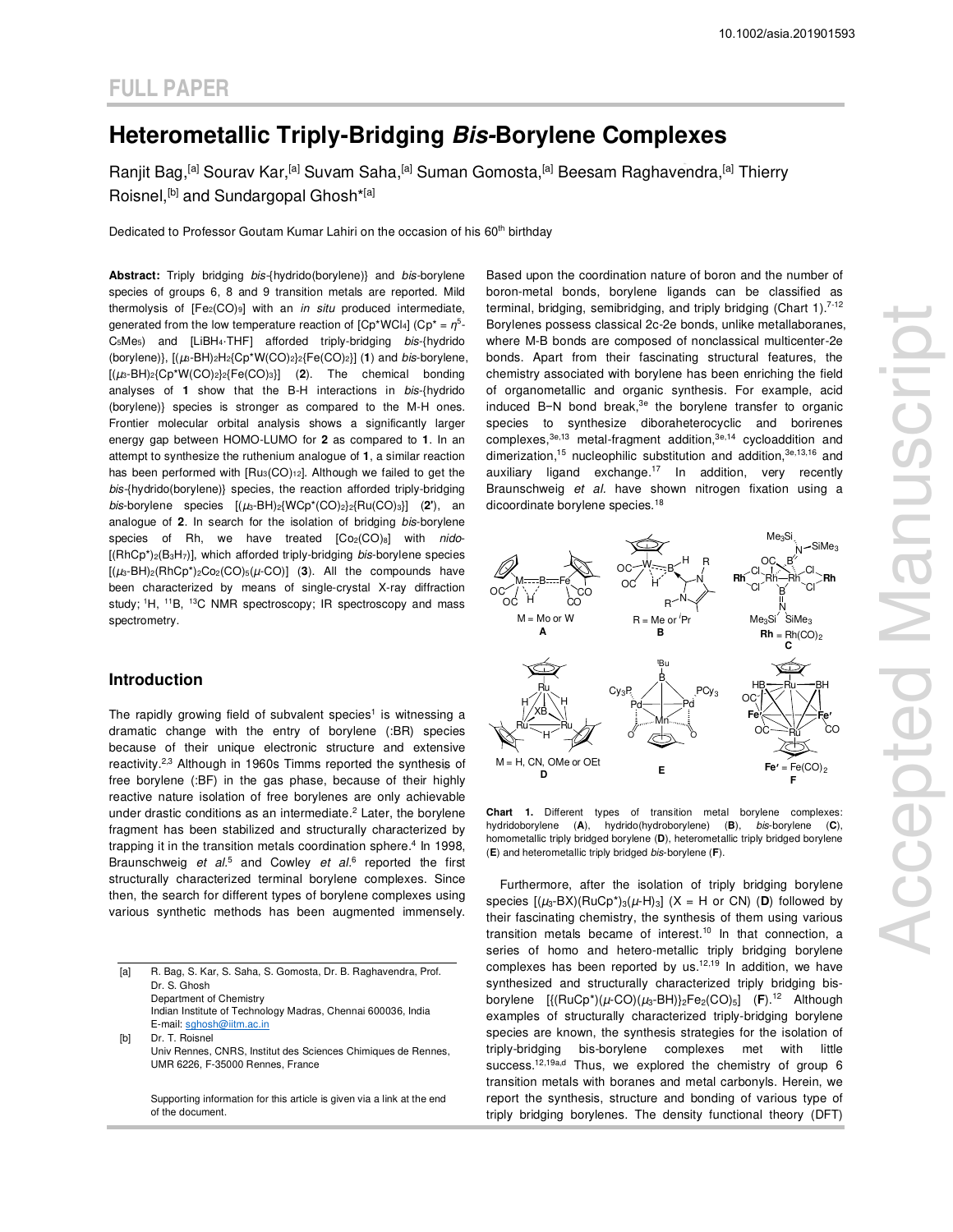calculations and electron counting rules provided further insight into the electronic structures and the bonding of these molecules.

#### **Results and Discussion**

#### **Reactivity of [Cp\*WCl4] with boranes and metal carbonyls.**

In the course of our continuing efforts to synthesize borylene species, we have been exploring numerous approaches using different metal carbonyl precursors. Using these methodologies recently, we have reported a series of borylene complexes. In order to explore this chemistry with group 6, we have performed thermolysis reaction of  $[Fe<sub>2</sub>(CO)<sub>9</sub>]$  with an *in situ* produced intermediate, generated from the reaction of [Cp\*WCl4] and [LiBH<sub>4</sub>⋅THF], which afforded triply-bridging bis-{hydrido(borylene)} metal complex (**1**) and bis-borylene complex (**2**) (Scheme 1). In a pursuit to synthesize the rutheniumborylene species, a similar reaction has been carried out with  $[Ru_3(CO)<sub>12</sub>]$ , which afforded triply-bridging bis-borylene complex (**2'**). All these species were isolated using thin layer chromatography (TLC) and characterized by means of various NMR spectroscopic; IR spectroscopic and mass spectrometric data. The characterizations of these compounds are described below.

**Bis-{hydrido(borylene)}, 1**. Compound **1** was isolated as orange solid in low yield. A downfield resonance at *δ =* 80.0 ppm is observed in  ${}^{11}B{}^{1}H$ } NMR spectrum. The molecular ion peak of **1** at  $m/z$  888.0894 corresponds to  $[C_{26}H_{34}O_6B_2W_2Fe]^+$ . The peak at  $\delta$  = 1.97 ppm in <sup>1</sup>H NMR spectrum corresponds to  $Cp^*$  ligands. Further, the 1H NMR spectrum exhibits resonances at -9.20 (W- $H-B$ ) and 9.31 (B- $H<sub>t</sub>$ ) ppm. The IR spectroscopic data has also confirmed the existence of  $B-H_t$  and CO ligands. However, the mass and spectroscopic data were not sufficient to establish the exact core structure of this molecule.

An explicit explanation evaded us till an X-ray structure showed the molecular formula of **1** as  $[(\mu_3-\overline{BH})_2H_2{Cp^*W}$  $(CO)_{2}$ <sub>2</sub>{Fe $(CO)_{2}$ }]. As represented in Figure 1, solid state structure of 1 signifies a trigonal bipyramid W<sub>2</sub>FeB<sub>2</sub> core, in which the axial positions are occupied with two B atoms and the equatorial positions are occupied with one Fe and two W atoms. The W–W bond length of 3.0491(4) Å is marginally longer in **1** with respect to W-W bond distances of reported tugnstaboranes.<sup>20</sup> The Fe-B bond distances of **1** are slightly shorter as compared to Fe-B bond distances of reported metallaboranes.<sup>21</sup> Although the bridging W-H-B hydrogens were not positioned from single crystal X-ray diffraction, their existence was ascertained by the characteristic proton chemical shift.



**Figure 1.** Molecular structure and labeling diagram of **1**. Selected bond lengths (Å) and angles (°): W2-W1 3.0491(4), Fe3-W1 2.7773(11), W2-Fe3 2.7893(11), W1-B51 2.287(9), W1-B52 2.310(8), Fe3-B52 2.042(9), Fe3-B51 2.045(8); W1-Fe3-W2 66.43(2), W2-B52-W1 83.1(3), Fe3-B51-W1 79.5(3).

Based on the available literature (Chart 1), compound **1** can be considered as bis-{hydrido(borylene)} species. In 2013, Braunschweig and co-workers reported a new class of borylene called hydridoborylene (**A**).<sup>7</sup> Recently, Tobita and co-workers reported the synthesis of W-hydrido(hydroborylene) species (**B**).<sup>8</sup> Compound **1** may be considered as the newest and unique entry to this series. The presence of a broad down-field <sup>11</sup>B chemical shift for **1** is comparable to aminoborylene species [W(CO)<sub>5</sub>BN(SiMe<sub>3</sub>)<sub>2</sub>] (86.6 ppm);<sup>6</sup> hydridoborylene complexes  $[ (OC)<sub>2</sub>MCp{HBN(SiMe<sub>3</sub>)<sub>2</sub>} ]$  ((M = Cr (70.7 ppm); Mo (74.4 ppm) and W  $(81.6 \text{ ppm})$ ;<sup>7</sup> and hydrido(hydroborylene) complexes  $[WCp^*(CO)_2(H)(BH\cdot NHC)]$  (NHC = <sup>Me</sup>l<sup>i</sup>Pr (74.4 ppm); <sup>Me</sup>lMe (74.0 ppm)).<sup>8</sup> The <sup>1</sup>H NMR spectrum of **1** exhibits a broad peak at *δ* = -9.20 ppm, which may be due to the existence of hydrido ligand. The presence of the bridging W−H−B interaction has been indicated by broadening of this peak.

Computational studies have been carried out at the b3lyp/def2-tzvp level of theory to analyze the bonding scenario of **1**. <sup>22</sup> The HOMO-LUMO energy gap of 2.894 eV indirectly supports the thermodynamic stability of **1**. The NBO calculations of **1** illustrate that the B-H bonding interaction is significantly stronger as compared to the W-H interaction in W-H-B. In addition, the wiberg bond indices (WBI) shows that WBI values for B-H interaction (0.46-0.53) is higher compared to that of W-H



**Scheme 1.** Synthesis of triply-bridging bis-{hydrido(borylene)} metal complex (**1**) and bis-borylene complexes (**2** and **2'**).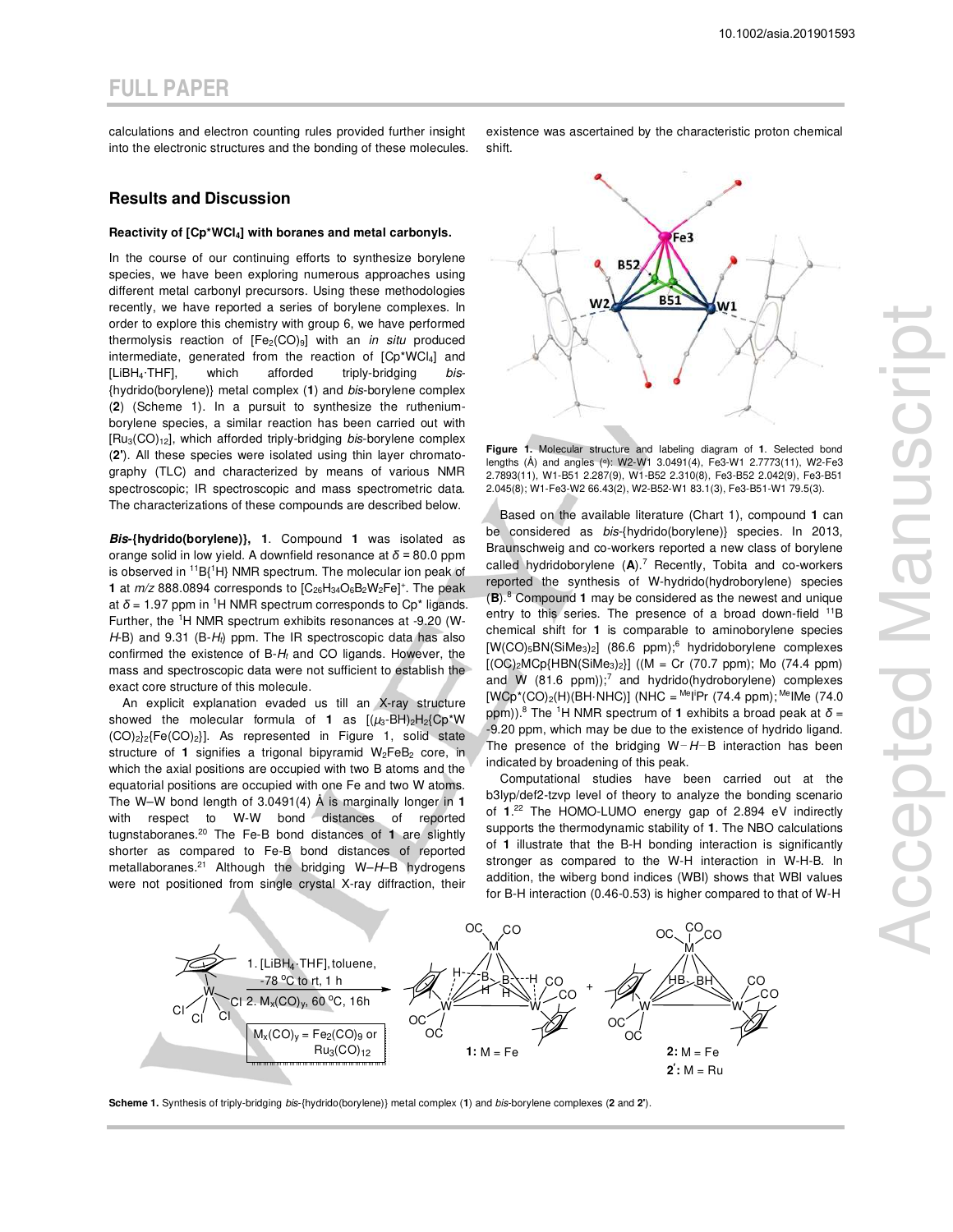interaction (0.35-0.41). The calculated <sup>1</sup>H NMR further supported the W-H-B interaction.<sup>23</sup> Further, to check bonding nature of Fe-B bonds of **1**, we have looked at the Laplacian electron density plot along the B53–Fe3–B51 plane which displayed bond critical points (bcp) between all these Fe-B bonds (Figure S23(a)). A charge concentrated area along the Fe-B bonds has been found with high covalent character, which was also revealed by a negative energy density value  $[H(r) = -0.055]$  and average electron density (ρr = 0.123) at BCPs of Fe-B bonds. All these bcp and atoms (one Fe and two B) are connected by bond paths (Figure S23(a)).



**Figure 2.** (a) and (b) showed natural natural bonding orbital (NBOs) obtained from NBO analysis showing W-H-B bonding.

**Triply-bridging bis-borylene complexes, 2 and 2'.** As shown in Scheme 1, triply-bridging bis-borylene complex **2** was isolated along with bis-{hydrido(borylene)}, **1**. A molecular ion peak of **2**, observed at  $m/z$  914.0702, that suggests the composition of  $[C_{27}H_{32}O_7B_2W_2Fe]^+$ . Although the <sup>1</sup>H NMR spectrum exhibits resonances at  $\delta$  = 2.01 and 10.20 ppm that correspond to Cp<sup>\*</sup> and terminal  $B-H<sub>t</sub>$  protons respectively, there were no up-field resonances. A down-field resonance at *δ =* 102.8 ppm is observed in <sup>11</sup>B NMR. All these spectroscopic data along with mass spectrometric data suggest **2** as a bis-borylene species, which was further confirmed by X-ray diffraction analysis.

The X-ray structure of **2**, represented in Figure 3(top), corroborated well with all the spectroscopic data. The structure of **2** can also be viewed as a trigonal bipyramid geometry where the trimetallic triangular equatorial positions are occupied by two tungsten atoms and one iron atom and two B-H units are linked with three metal atoms in  $\mu_3$ -fashion. The W-W bond length of 2 (3.0516(7) Å) is comparable with that of **1**. The W-Fe bond distances of 2.785(2) Å and 2.814(2) Å of **2** are consistent with the W-Fe bond lengths of **1**.

In an effort to isolate the Ru analogue of **1**, we performed the same reaction in presence of  $[Ru_3(CO)_{12}]$ . The reaction yielded brown solid **2'**. The chemical shift pattern of **2'** is almost similar to that of **2** in <sup>1</sup>H NMR. The <sup>11</sup>B{<sup>1</sup>H} NMR spectrum displays a down-field peak at *δ =* 102.4 ppm. A peak at m/z 961.0460 is observed in the mass spectrum of **2'** that corresponds to [C27H32O7B2W2Ru+H]<sup>+</sup> . The X-ray structures of **2'**, presented in Figure 3(bottom), confirmed the structural interpretations which have been done based on the spectroscopic results. The core geometry of **2'** is alike to that of **2**, the presence of Ru instead of Fe is the only difference. The Ru-B bond distances of **2'** are comparable with the reported Ru-B bond distances.<sup>24</sup> The Ru-W bond lengths of 2.923(3) Å and 2.897(3) Å of **2'** are consistent with the W-Ru bond distances (2.986(3) Å and 2.981(3) Å) of  $[HRu_3WCp(CO)_{10}(PPh_3)BH]$ .<sup>25</sup>



**Figure 3.** Molecular structures and labeling diagrams of **2** (top) and **2'** (bottom). Selected bond lengths (Å) and angles (ο) **2**: W1-W2 3.0516(7), Fe1-W1 2.814(2), Fe1-W2 2.785(2), B1-Fe1 2.03(2), B1-W2 2.307(19); B1-Fe1-B2 89.8(7). **2'**: W1-W2 3.0585(15), W1-B1 2.18(4), W1-B2 2.23(3), W2- Ru12.923(3), Ru1-B2 2.18(3), W2-B1 2.37(4), B2-W2 2.37(3); B1-W1-Ru1 85.9(14).

**Electronic structure comparison of 1, 2 and 2'.** The molecular structures of **1**, **2** and **2'** are very similar. The only difference between these three 6 skeletal electron pairs (SEP)<sup>26,27</sup> cores is the absence of two W-H-B protons in **2** and **2'** that is balanced by an extra CO ligand. Seeing **1** and **2** as 52 cve (cluster valance electron) with trigonal bipyramid geometry (M<sub>3</sub>B<sub>2</sub> core), one can constructs **1** by removing one CO and adding two hydrogens into **2**. The MOs comparison of **1** and **2** displays a larger gap between HOMO and LUMO for **2** (Table S1), which suggests a higher thermodynamic stability for **2** compared to **1**. Whereas, in case of triply bridging borylene species, moving from Fe (**2**) to Ru (**2'**), the HOMO-LUMO energy gap increases (Table S1). Furthermore, the HOMO, HOMO-1, HOMO-5 and HOMO-13 of **2** show considerable overlap between B atom, two W and one Fe atom that indicate that {BH} unit is bridged



**Figure 4.** Selected frontier MOs of 2 showing  $\mu$ 3-B bonding mode with two W and one Fe atoms.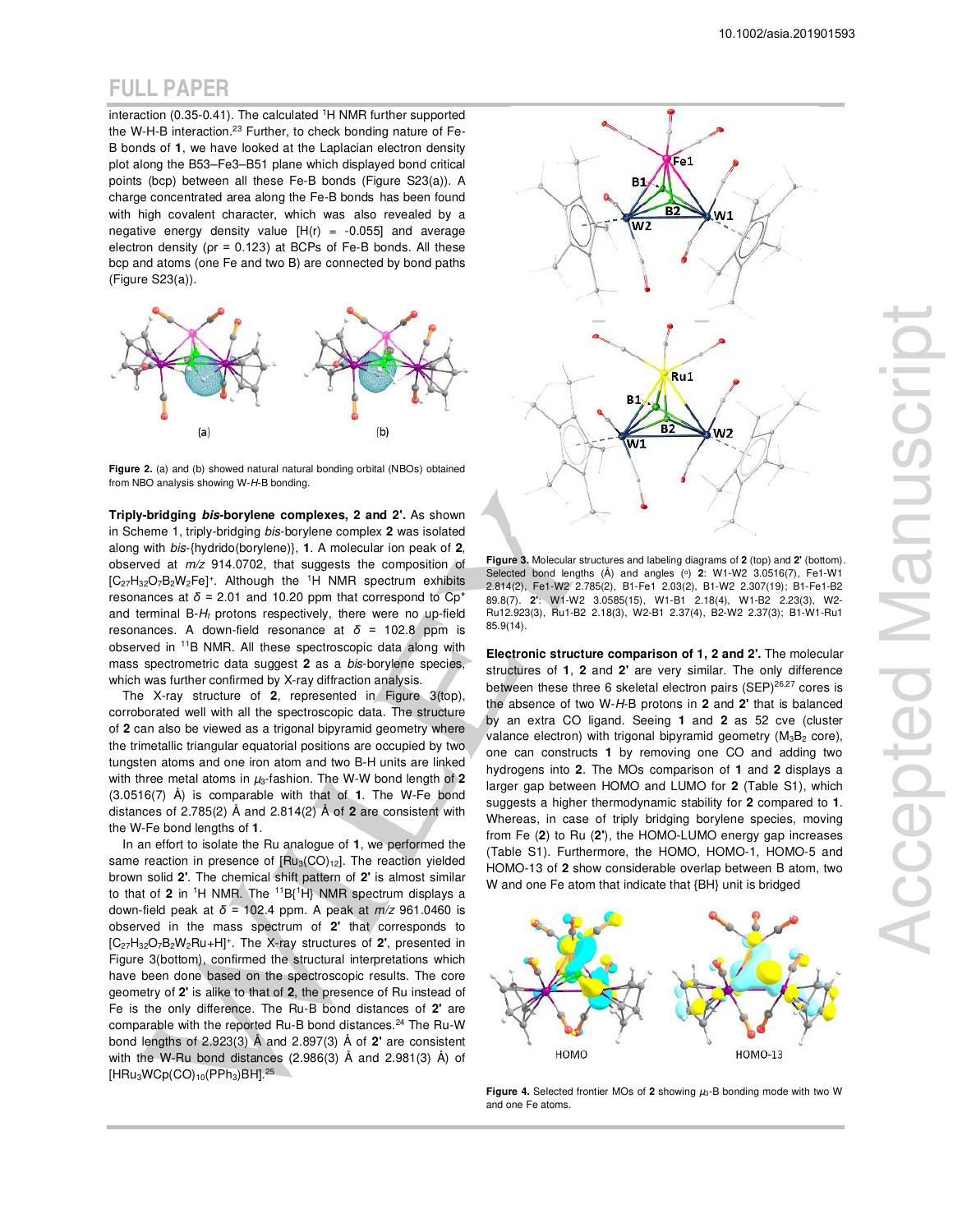between two W and one Fe atom in  $\mu_3$ -fashion (Figures 4 and S21). Furthermore, the interactions have also been confirmed from average WBI values for W-B (0.58) and Fe-B (0.54).

#### **Reactivity of nido-{Cp\*Rh2(B3H7)} with [Co2(CO)8].**

In order to extend this chemistry with other transition metals, the thermolysis reaction of nido- $[(Cp*Rh)_2(B_3H_7)]^{28}$  with  $[Co_2(CO)_8]$ has been performed (Scheme 2). The reaction afforded yellow solid 3 and known *pileo*-[(Cp\*Rh)<sub>3</sub>B<sub>4</sub>H<sub>4</sub>]<sup>29</sup>. The molecular ion peak was observed at m/z 757.9167 in the mass spectrum. The <sup>1</sup>H NMR spectrum of **3** indicates single Cp\* enviroment appearing at *δ =* 1.81 ppm. In addition, a broad peak at *δ =* 8.73 ppm is detected in <sup>1</sup>H NMR spectrum, that corresponds to terminal B- $H_t$ . <sup>13</sup>C NMR spectroscopy confirmed the presence of CO and Cp\* ligands. <sup>11</sup>B NMR spectrum of **3** displays a downfield peak at *δ =* 125.5 ppm. Although a higher molecularion peak and NMR spectra of **3** specify the formation of borylene species, to predict the structure of **3** these spectroscopic data were not sufficient. To get the structure single crystal X-ray analysis of **3** has been carried out.

 $Co<sub>2</sub>(CO)$ 60 °C, 16 h  $\infty$ **co**  $\alpha$ 

**Scheme 2.** Synthesis of triply bridging bis-borylene complex, **3**.

The X-ray analysis of **3** displays the molecular formula as  $[(\mu_3 - \mu_4)]$  $BH)_2$ ( $Cp*Rh)_2Co_2(CO)_5(\mu$ -CO)]. The molecular structure of 3 comprises of a Rh<sub>2</sub>Co<sub>2</sub> tetrahedron, in which Rh1-Co1-Rh2 and Rh1-Co2-Rh2 faces are symmetrically bridged in  $\mu_3$ -fashion by borylene ligand (BH) (Figure 5). The core structure of **3** alike of our previously reported triply bridging bis-borylene,  $[\{({Cp}^*Ru)(\mu_3-dq^*)\}$  $BH)(\mu$ -CO) $_{2}Fe_{2}(CO)_{5}$ ].<sup>12</sup> On the other hand, compound **3** can be



**kFigure 5.** Molecular structures and labeling diagrams of **3**. For clarity the CO ligands are omitted. Selected bond lengths (A) and angles (<sup>o</sup>) **3**: Rh2-Rh1 2.6285(16), B2-Rh1 2.04(2), B1-Rh1 2.07(2), Rh1-Co1 2.608(2), Co1-Co2 2.372(3), Co1-B2 1.98(2), Co2-B1 1.99(2); Co2-B1-Rh2 78.6(8).

viewed as bicapped tetradhedral, having 6 SEP. The Rh-Rh bond length of 2.6285(16) Å in **3** is significantly shorter as compared to Rh-Rh bond distances of  $nido$ - $(Cp*Rh)_{2}(B_3H_7)$ <sup>27</sup> (2.8491(4) Å) and *pileo*-[(Cp\*Rh)<sub>3</sub>B<sub>4</sub>H<sub>4</sub>]<sup>29</sup> (ca. 2.667 Å); however, comparable with  $[(Cp*Rh)<sub>2</sub>(\mu\text{-}CO)(\mu\text{s}-BH)(Mo(CO)<sub>5</sub>]^{19d}$  (2.6339) (3) Å). The average Rh-B and B-Co bond lengths of 2.055 Å and 1.985 Å respectively lie in the range of those reported transitionmetal borylene complexes.19a,d

Although we do not have any direct evidence in support of the formation of these triply-bridging borylene, or bicapped tetrahedron species, **1**-**3**, the existence of heterometallic octahedral species  $[Co(CO)<sub>3</sub>(Cp*Rh)<sub>2</sub>B<sub>3</sub>H<sub>3</sub>Cl]$ , produced from the reaction of  $nido$ -[(Cp\*Rh)<sub>2</sub>(B<sub>3</sub>H<sub>6</sub>Cl)] and [Co<sub>2</sub>(CO)<sub>8</sub>],<sup>30</sup> provides some hints for their formation. Thus, we strongly believe that the formation of **3** might have occurred through a similar intermediate  $[Co(CO)<sub>3</sub>(Cp*Rh)<sub>2</sub>B<sub>3</sub>H<sub>4</sub>]$ , which on reaction with one cobalt carbonyl fragment yielded **3** with the replacement of one of the BH vertices of the intermediate.

#### **Conclusions**

In summary, we have isolated and structurally characterized some unique heterometallic bis-{hydrido(borylene)} species **1** and triply-bridging bis-borylene complexes **2** and **2'**. The density functional theory calculations and electron counting rules provided salient insight into the electronic structures and bonding of

these novel molecules. Furthermore, theoretical studies show that addition of one CO and removal of two bridging H atoms from bis-{hydrido(borylene)} (**1**), generated triply-bridging bisborylene complex (**2**), which has significantly higher HOMO-LUMO energy gap. In addition, we have synthesized 6 SEP triply-bridging bis-borylene species **3** which contain a tetrahedral core, capped by two borylene ligands.

#### **Experimental Section**

**General Procedures and Instrumentation.** Employing glove box or standard Schlenk line techniques, all processes were carried out under dry argon. Solvents were distilled using sodium/benzophenone. Using three freeze-pump-thaw cycles CDCl<sub>3</sub> was degassed. [Cp\*WCl4]<sup>31</sup> and [Cp\*RhCl<sub>2</sub>]<sub>2</sub><sup>32</sup> were prepared following literature procedures, while [LiBH<sub>4</sub>·THF], [Ru<sub>3</sub>(CO)<sub>12</sub>], [Co<sub>2</sub>(CO)<sub>8</sub>] and [Fe<sub>2</sub>(CO)<sub>9</sub>] were obtained commercially. <sup>11</sup>B{<sup>1</sup>H} NMR external reference, [Bu<sub>4</sub>N(B<sub>3</sub>H<sub>8</sub>)] was prepared following literature technique.<sup>33</sup> Chromatography was performed using 250 µm aluminium supported silica gel Merck TLC sheets. Utilizing Bruker FT-NMR (500 MHz) spectrometers NMR spectra were recorded. The residual solvent protons have been employed as reference ( $\delta$ , ppm, CDCl<sub>3</sub>, 7.26;  $d_{\delta}$ -benzene, 7.16), while for the <sup>11</sup>B{<sup>1</sup>H} NMR a sealed tube holding [Bu<sub>4</sub>N(B<sub>3</sub>H<sub>8</sub>)] in  $d_6$ -benzene ( $\delta$ <sub>B</sub>, ppm, -30.07) had been employed as an external reference. Utilizing a FT/IR-1400 (JASCO) spectrometer IR spectra were recorded. Using an Agilent 6545 Q-TOF LC/MS instrument ESI-MS spectra were recorded.

**Synthesis of 1 and 2**: In a moisture free Schlenk tube [Cp\*WCl4], (0.1 g, 0.21 mmol) was taken in 10 mL of toluene, followed by addition of 5-fold excess of [LiBH4·THF] (0.7 mL) at -78 ºC. It was brought to room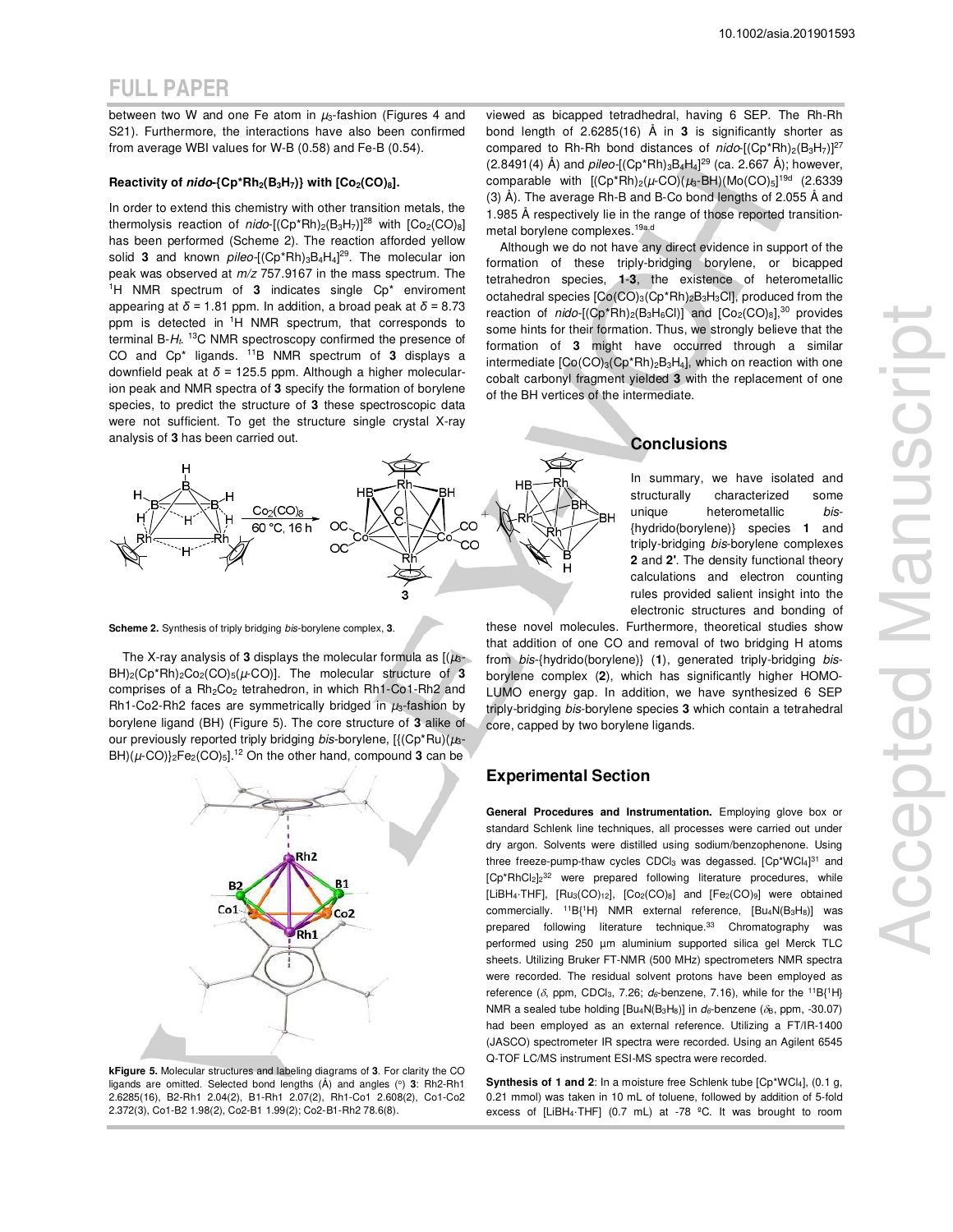temperature by stirring for 1 h. After removing toluene, extraction was carried out using hexane. Under vacuo the brown hexane filtrate was dried. 10 mL of THF was added to it in presence of  $[Fe<sub>2</sub>(CO)<sub>9</sub>]$  and heated at 60 ºC for 16 h. After that solvent was removed and extraction was done using hexane. Using TLC plates the residue was chromatographed. Elution with a CH<sub>2</sub>Cl<sub>2</sub>/hexane (20:80 v/v) afforded orange **1** (0.010 g, 11 %) and yellow **2** (0.020 g, 21 %) along with known  $[(Cp*W)_2B_4H_8Fe(CO)_3]^{34}$  (0.010 g, 12 %) and  $[(Cp*W)_2B_5H_9]^{35}$  (0.020 g, 27 %).

**1**: MS (ESI<sup>+</sup>):  $m/z$  calculated for [M]<sup>+</sup> 888.0933, found 888.0894; <sup>11</sup>B{<sup>1</sup>H} NMR (160 MHz, 22 °C, CDCl<sub>3</sub>):  $\delta$  = 80.0 ppm (s, 2B); <sup>1</sup>H NMR (500 MHz, 22 °C, CDCl<sub>3</sub>):  $\delta$  = 9.31 (br, 2H, B-H<sub>t</sub>), 1.97 (s, 30H, C<sub>5</sub>Me<sub>5</sub>), -9.20 ppm (br, 2H, W-H-B); <sup>13</sup>C{<sup>1</sup>H} NMR (125 MHz, 22 °C, CDCl3): *δ* = 99.4 (C<sub>5</sub>Me<sub>5</sub>), 10.4 ppm (C<sub>5</sub>Me<sub>5</sub>); IR (CH<sub>2</sub>Cl<sub>2</sub>, cm<sup>-1</sup>): 2498 (w, BH<sub>t</sub>), 2032, 1992, 1941, 1871 (CO).

**2**: MS (ESI<sup>+</sup> ): m/z calculated for [M]<sup>+</sup> 914.0730, found 914.0702; <sup>11</sup>B{<sup>1</sup>H} NMR (160 MHz, 22 °C, CDCl3): *δ* = 102.8 ppm (s, 2B); <sup>1</sup>H NMR (500 MHz, 22 °C, CDCl<sub>3</sub>): δ = 10.20 (br, 2H, B-H<sub>t</sub>), 2.01 ppm (s, 30H, C<sub>5</sub>Me<sub>5</sub>); <sup>13</sup>C{<sup>1</sup>H} NMR (125 MHz, 22 °C, CDCl<sub>3</sub>): δ = 99.9 (C<sub>5</sub>Me<sub>5</sub>), 10.2 ppm (C5Me5); IR (CH2Cl2, cm-1): 2003, 1942 (CO).

**Synthesis of 2'**: In a solution of [Cp\*WCl4], (0.1 g, 0.21 mmol) of toluene (10 mL) 5-fold excess of [LiBH<sub>4</sub>·THF] (0.7 mL) was added at -78  $^{\circ}$ C and allowed to come to room temperature by stirring for 1 h. After that toluene was removed, extraction was carried out into hexane using Celite. The brown filtrate was dried. It was taken in THF(10 mL) along with  $[Ru_3(CO)<sub>12</sub>]$ , followed by heating at 60 °C for 16 h. After that solvent was removed and extraction was done using hexane. Using TLC plates the residue was chromatographed. Elution with a CH<sub>2</sub>Cl<sub>2</sub>/hexane (20:80 v/v) afforded yellow **2'** (0.013 g, 13 %) along with known [{WCp\*(CO)2}2{Ru(CO)3(*μ*4-B)}2(*μ*-H)]<sup>36</sup> (0.020 g, 17 %) and [{WCp<sup>\*</sup>(CO)<sub>2</sub>}{Ru(CO)<sub>3</sub>}<sub>4</sub>( $\mu$ <sub>5</sub>-B)]<sup>37</sup> (0.031 g, 13 %).

**2'**: MS (ESI<sup>+</sup> ): m/z calculated for [M+H]<sup>+</sup> 961.0511, found 961.0460; <sup>11</sup>B{<sup>1</sup>H} NMR (160 MHz, 22 °C, CDCl<sub>3</sub>):  $\delta$  = 102.4 ppm (s, 2B); <sup>1</sup>H NMR (500 MHz, 22 °C, CDCl3): *δ* = 10.60 (br, 2H, BHt), 2.03 ppm (s, 30H, C<sub>5</sub>Me<sub>5</sub>), <sup>13</sup>C NMR (125 MHz, 22 °C, CDCl<sub>3</sub>):  $\delta$  = 99.7 (s, C<sub>5</sub>Me<sub>5</sub>), 10.3 ppm (s, C<sub>5</sub>Me<sub>5</sub>), IR (CH<sub>2</sub>Cl<sub>2</sub>, cm<sup>-1</sup>): 2518(w, BH<sub>t</sub>), 2024, 1945, 1922 (CO).

**Synthesis of 3:** To the solution of nido-[(Cp\*Rh)<sub>2</sub>(B<sub>3</sub>H<sub>7</sub>)] (0.15 g, 0.29 mmol) in 15 mL of hexane 2 equiv. of  $[Co_{2}(CO)_{8}]$  (0.198g, 0.58 mmol) was added at room temerature. It was left to stir for additional 16 h at 60 ºC. After removal of solvent, extraction was carried out using hexane through celite. After that it was concentrated and placed at -40 ºC for removing [Co4(CO)12]. Using TLC plates the residue was chromatographed. Elution with a CH<sub>2</sub>Cl<sub>2</sub>/hexane (20:80 v/v) afforded yellow **3** (0.044 g, 20 %) and known *pileo*-[(Cp\*Rh)<sub>3</sub>B<sub>4</sub>H<sub>4</sub>]<sup>29</sup> (0.017 g, 12 %).

**3**: MS (ESI<sup>+</sup>):  $m/z$  calculated for [M]<sup>+</sup> 757.9221, found 757.9167; <sup>11</sup>B{<sup>1</sup>H} NMR (160 MHz, 22 °C, CDCl<sub>3</sub>): δ = 125.5 ppm (s, 2B); <sup>1</sup>H NMR (500 MHz, 22 °C, CDCl<sub>3</sub>): δ = 8.73 (br, 2H, BH<sub>t</sub>), 1.81 ppm (s, 30H, C<sub>5</sub>Me<sub>5</sub>), <sup>13</sup>C NMR (125 MHz, 22 °C, CDCl3): *δ* = 211.0 (s, CO), 100.9 (s, C5Me5), 10.3 ppm (s,  $C_5Me_5$ ).

**X-ray structure determination.** Using slow diffusion method crystals of **1, 2**, **2'** and **3** were grown from CH2Cl2/hexane solution. The crystal data for **1** was collected and integrated utilizing Bruker D8 Venture AXS diffractometer**,** for **2** using Bruker APEX-II CCD diffractometer, for **2'** using Oxford Diffraction Super Nova single crystal diffractometer, for **3** utilizing Bruker axs kappa apex3 CMOS Diffractometer, facilitated with graphite monochromated MoKα (λ = 0.71078 Å) radiation at 150 K (for **1**) and 296 K (for 2, 2' and 3), respectively. Employing SADABS<sup>37</sup> program multi-scan absorption correction has been done. Using SHELXS-97 or SIR92<sup>38</sup> all the structures has been solved by heavy atom methods. Whereas, the refinement is done using SHELXL-2014<sup>39</sup>. CCDC-1908922 (**1**), 1953765 (**2**), 1908926 (**2'**) and 1964900 (**3**) contain crystallographic data, which are accessible at www.ccdc.cam.ac.uk/data\_request/cif.

**Crystal data of 1**:  $C_{26}H_{34}B_{2}O_{6}FeW_{2}$ ,  $M_{r} = 887.72$ , Monoclinic,  $P21/n$ ,  $a =$ 8.5096(8) Å, b = 22.094(2) Å, c = 15.1025(15) Å, *α* = 90°, *β* = 90.451(4), *γ* = 90°, *V* = 2839.4(5) Å<sup>3</sup>, *Z* = 4, *ρ<sub>calcd</sub>* = 2.077 g/cm<sup>3</sup>, *F*(000) = 1688, *μ* = 8.624 mm<sup>-1</sup>,  $R_1 = 0.0436$ ,  $wR_2 = 0.1085$ , 6498 independent reflections [2θ≤55.03°] and 326 parameters.

**Crystal data of 2:**  $C_{27}H_{30}B_2FeO_7W_2$ ,  $M_r = 911.68$ , Orthorhombic, Fdd2, a = 15.9987(4) Å, b = 79.603(2) Å, c = 9.1771(2) Å, *α* = 90°, *β* = 90°, *γ* = 90°, V = 11687.5(5) Å<sup>3</sup>, Z = 16,  $\rho_{\textit{calcd}}$  = 2.072 g/cm<sup>3</sup>, F(000) = 6912, μ = 8.386 mm<sup>-1</sup>,  $R_1 = 0.0367$ ,  $wR_2 = 0.0634$ , 4946 independent reflections [2θ≤49.992°] and 362 parameters.

Crystal data of 2': C<sub>27</sub>H<sub>32</sub>B<sub>2</sub>O<sub>7</sub>RuW<sub>2</sub>, M<sub>r</sub> = 958.91, Orthorhombic, Fdd2, a = 16.2626(6), b = 79.337(2) Å, c = 9.2643(4) Å, *α* = 90°, *β* = 90°, *γ* = 90°, *V* = 11953.0(8) Å<sup>3</sup>, *Z* = 16, *ρ<sub>calcd</sub>* = 2.131 g/cm<sup>3</sup>, *F*(000) = 7232, *μ* = 8.220 mm<sup>-1</sup>,  $R_1 = 0.0688$ ,  $wR_2 = 0.1800$ , 4579 independent reflections [2θ≤49.996°] and 362 parameters.

**Crystal data of 3:** C<sub>25</sub>H<sub>32</sub>B<sub>2</sub>Co<sub>2</sub>O<sub>5</sub>Rh<sub>2</sub>, M<sub>r</sub> = 757.80, Monoclinic, Cc, a = 8.8032(5), b = 37.947(2) Å, c = 25.8258(14) Å, *α* = 90°, *β* = 98.6300(10)°, *γ* = 90°, *V* = 8529.4(8) Å<sup>3</sup>, *Z* = 12, *ρ<sub>calcd</sub>* = 1.770 g/cm<sup>3</sup>, *F*(000) = 4512, *μ* = 2.319 mm<sup>-1</sup>,  $R_1 = 0.0602$ ,  $wR_2 = 0.0864$ , 14340 independent reflections [2θ≤49.508°] and 962 parameters.

**Computational details.** Gaussian 09<sup>40</sup> program was used for the optimization of all the molecules by means of  $b3$ lyp<sup>41</sup> functional along with def2-tzvp basis set from EMSL<sup>42</sup> Library. Calculations were done on Cp analogue compounds to avoid extra computing time. Initiating from the X-ray coordinates, optimizations were done in gaseous state. Employing same level of theory frequency calculations were completed. The GIAO<sup>43</sup> method was employed for the calculations of <sup>11</sup>B and <sup>1</sup>H chemical shifts. The b3lyp/def2-tzvp optimized structures has been used for calculating the NMR chemical shifts by means of the hybrid B3LYP and def2-tzvp. With respect to  $B_2H_6$ , the <sup>11</sup>B{<sup>1</sup>H} NMR chemical shifts has been computed (shielding constant 84.3 ppm) and changed to [BF<sub>3</sub>·OEt<sub>2</sub>] scale utilizing the experimental  $\delta$ <sup>(11</sup>B) value of B<sub>2</sub>H<sub>6</sub> (16.6 ppm). Whereas, for computing <sup>1</sup>H NMR chemical shift, TMS(SiMe4) has been taken as the internal standard (shielding constant 31.92 ppm). Employing NBO partitioning scheme, natural bonding analyses have been accomplished.<sup>44</sup> Utilizing Multiwfn V.3.4 package<sup>45</sup> the QTAIM analysis<sup>46</sup> was executed. Using the visualization programs, such as Gaussview<sup>47</sup> and Chemcraft<sup>48</sup> optimized structures and orbital graphics have been produced.

### **Acknowledgements**

Council of Scientific & Industrial Research, New Delhi, India (Project 01(2939)/18/emr-ii), is gratefully acknowledged for generous support. R. B., S. K., S. G. and B. R. thank IIT Madras for research fellowships. S. S. thanks DST, India for the research fellowship. Computational facilities, IIT Madras, is gratefully acknowledged.

**Keywords:** Borylene • metallaborane • tungsten • metal carbonyl • hydrido

[1] a) D. Bourissou, O. Guerret, F. P. Gabbaï, G. Bertrand, Chem. Rev. **2000**, 100, 39-91; b) Carbene Chemistry: From Fleeting Intermediates to Powerful Reagents (Ed.: G. Bertrand), Fontis Media & Marcel Dekker, NewYork, **2002**; c) Reactive Intermediate Chemistry (Eds.: R. A. Moss, M. S. Platz, J. J. Maitland), Wiley, New York, **2004**.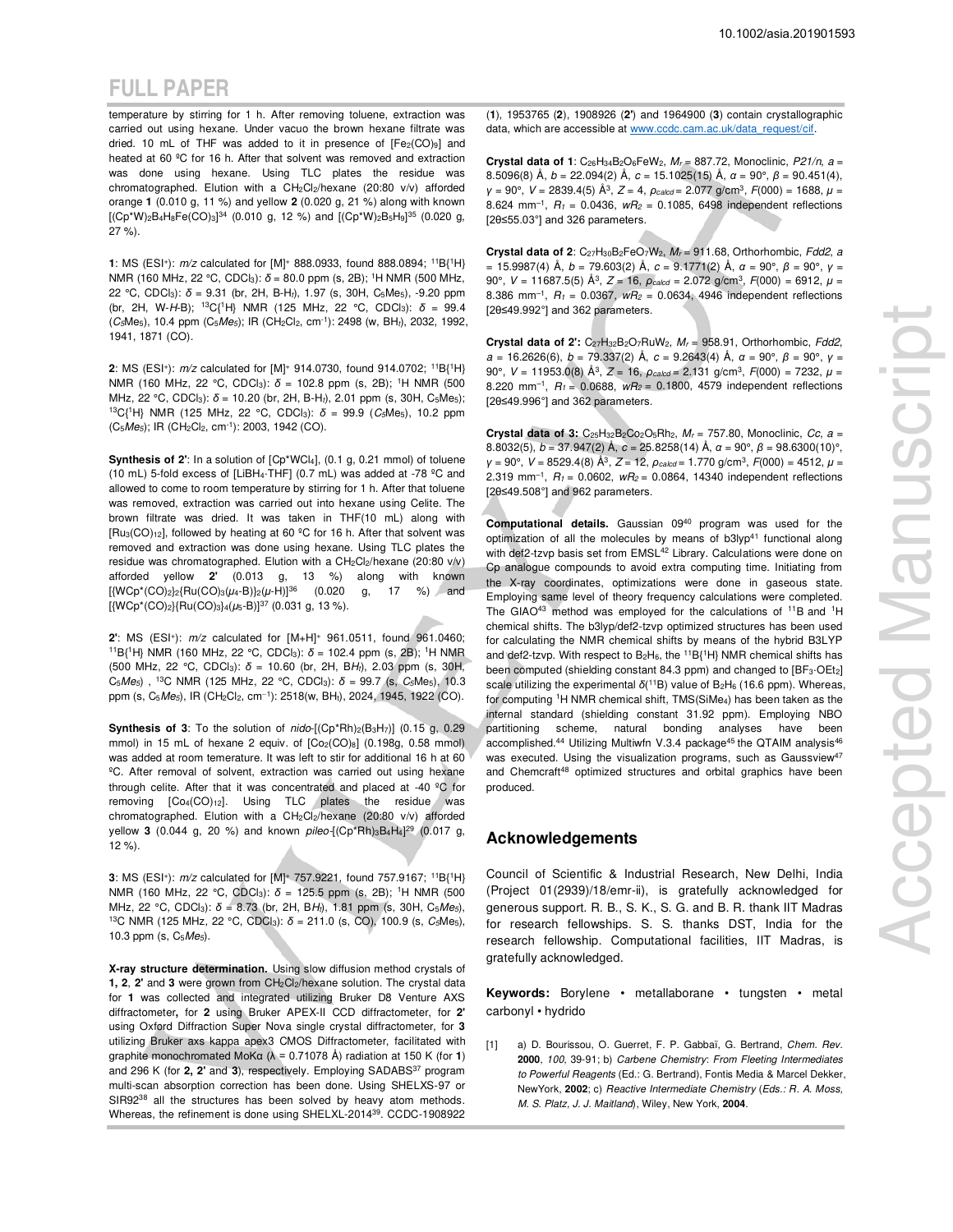- [2] a) P. L. Timms, J. Am. Chem. Soc.**1967**, 89, 1629–1632; b) P. L. Timms, Acc. Chem. Res. **1973**, 6, 118–123; c) P. L. Timms, J. Am. Chem. Soc. **1968**, 90, 4585–4589.
- [3] a) H. F. Bettinger, J. Am. Chem. Soc. **2006**, 128, 2534–2535; b) B. P. Lavrov, M. Osiac, A. V. Pipa, J. Roepcke, Plasma Sources Sci. Technol. **2003**, 12, 576–589; c) B. Pachaly, R. West, Angew. Chem. Int. Ed. Engl. **1984**, 23, 454–455; Angew. Chem. **1984**, 96, 444–445. d) R. Kinjo, B. Donnadieu, M. A. Celik, G. Frenking, G. Bertrand, Science **2011**, 333, 610–613; e) H. Braunschweig, R. D. Dewhurst, A. Schneider, Chem. Rev. **2010**, 110, 3924–3957; f) S. Aldridge, D. L. Coombs, Coord. Chem. Rev. **2004**, 248, 535-559.
- [4] a) H. Braunschweig, R. Dewhurst, V. H. Gessner, Chem. Soc. Rev. **2013**, 42, 3197-3208; b) H. Braunschweig, M. Colling, Coord. Chem. Rev. **2001**, 223, 1–51.
- [5] H. Braunschweig, C. Kollann, U. Englert, Angew. Chem. Int. Ed. **1998**, 37, 3179−3180.
- [6] A. H. Cowley, V. Lomelí, A. Voigh, J. Am. Chem. Soc. **1998**, 120, 6401−6402.
- [7] J. Bauer, S. Bertsch, H. Braunschweig, R. D. Dewhurst, K. Ferkinghoff, C. Hörl, K. Kraft, K. Radacki, Chem. Eur. J. **2013**, 19, 17608–17612.
- [8] Z. Hui, T. Watanabe, H. Tobita, Organometallics **2017**, 36, 4816−4824. [9] H. Braunschweig, M. Forster, K. Radacki, Angew. Chem. **2006**, 118,
- 8036–8038; Angew. Chem. Int. Ed. **2006**, 45, 2132–2134. [10] R. Okamura, K. Tada, K. Matsubara, M. Oshima, H. Suzuki, Organometallics **2001**, 20, 4772-4774.
- [11] H. Braunschweig, C. Burschka, M. Burzler, S. Metz, K. Radacki, Angew. Chem. Int. Ed. **2006**, 45, 4352–4355; Angew. Chem. **2006**, 118, 4458– 4461.
- [12] K. Geetharani, S. K. Bose, B. Varghese, S. Ghosh, Chem. Eur. J. **2010**, 16, 11357–11366.
- [13] H. Braunschweig, R. D. Dewhurst, K. Kraft, K. Radacki, Angew. Chem. **2009**, 121, 5951–5954; Angew. Chem. Int. Ed. **2009**, 48, 5837–5840.
- [14] H. Braunschweig, D. Rais, K. Uttinger, Angew. Chem., Int. Ed. **2005**, 44, 3763-3766.
- [15] a) H. Braunschweig, M. Colling, C. Hu, K. Radacki, Angew. Chem., Int. Ed. **2002**, 41, 1359-1361; b) H. Braunschweig, M. Burzler, K. Radacki, F. Seeler, Angew. Chem. Int. Ed. **2007**, 46, 8071-8073.
- [16] a) D. L. Coombs, S. Aldridge, C. Jones, D. J. Willock, J. Am. Chem. Soc. **2003**, 125, 6356-6357; b) D. L. Kays, J. K. Day, S. Aldridge, R. W. Harrington, W. Clegg, Angew. Chem. Int. Ed. **2006**, 45, 3513-3516; c) D. L. Kays, A. Rossin, J. K. Day, L.-L. Ooi, S. Aldridge, Dalton Trans. **2006**, 399-410.
- [17] B. Blank, M. Colling-Hendelkens, C. Kollann, K. Radacki, D. Rais, K. Uttinger, G. R. Whittell, H. Braunschweig, Chem. Eur. J. **2007**, 13, 4770-4781.
- [18] M.-A. Légaré, G. Bélanger-Chabot, R. D. Dewhurst, E. Welz, I. Krummenacher, B. Engels, H. Braunschweig, Science **2018**, 359, 896– 900.
- [19] a) D. Sharmila, K.Yuvaraj, S. K. Barik, D. K. Roy, K. K. Chakrahari, R. Ramalakshmi, B. Mondal, B. Varghese, S. Ghosh, Chem. Eur. J. **2013**, 19, 15219-15225; b) K. Yuvaraj, D. K. Roy, K. Geetharani, B. Mondal, V. P. Anju, P. Shankhari, V. Ramkumar and S. Ghosh, Organometallics. **2013**, 32, 2705-2712; c) D. Sharmila, B. Mondal, R. Ramalakshmi, S. Kundu, B. Varghese, S. Ghosh, Chem. Eur. J. **2015**, 21, 5074-5083; d) K. Yuvaraj, M. Bhattacharyya, R. Prakash, V. Ramkumar, S. Ghosh, Chem. Eur. J. **2016**, 22, 8889-8896. e) M. Bhattacharyya, R. Prakash, R. Jagan, S. Ghosh, J. Organomet. Chem. **2018**, 866, 79-86.
- [20] a) S. Sahoo, K. H. K. Reddy, R. S. Dhayal, S. M. Mobin, V. Ramkumar, E. D. Jemmis, S. Ghosh, Inorg. Chem. **2009**, 48, 6509-6516. b) B. S. Krishnamoorthy, A. Thakur, K. K. V. Chakrahari, S. K. Bose, P. Hamon, T. Roisnel, S. Kahlal, S. Ghosh, J-F. Halet, Inorg. Chem. **2012**, 51, 10375-10383.
- [21] a) S. K. Bose, K. Geetharani, B. Varghese, S. Ghosh, Inorg. Chem. **2011**, 50, 2445- 2449; b) S. K. Bose, K. Geetharani, S. Sahoo, K. H. K. Reddy, B. Varghese, E. D. Jemmis, S. Ghosh, Inorg. Chem. **2011**, 50, 9414-9422; c) K. Geetharani, S. K. Bose, G. Pramanik, T. K. Saha, V. Ramkumar, S. Ghosh., Eur. J. Inorg. Chem. **2009**, 1483-1487.
- [22] Although theoretically calculated bond distances of **1** are comparable with X-ray determined structure bond distances, the W-W bond

distance is significantly longer in optimized structure. The calculated <sup>11</sup>B NMR of 1 shows two peaks at  $\delta = 83.2$  and 57.8 ppm.

- [23] The calculated <sup>1</sup>H NMR shows two peaks at  $\delta$  = -5.74 and -5.87 ppm in the upfield region.
- [24] a) S. K. Bose, D. K. Roy, P. Shankhari, K. Yuvaraj, B. Mondal, A. Sikder, S. Ghosh, Chem. Eur. J. **2013**, 19, 2337-2343; b) K. Geetharani, S. K. Bose, S. Sahoo, B. Varghese, S. M. Mobin, S. Ghosh, Inorg. Chem. **2011**, 50, 5824-5832. c) S. Ghosh, B. C. Noll, T. P. Fehlner, Angew. Chem. Int. Ed. **2005**, 44, 6568–6571. d) D. K. Roy, B. Mondal, R. S. Anju, S. Ghosh, Chem. Eur. J. **2015**, 21, 3640-3648.
- [25] C. E. Housecroft, D. M. Nixon, A. L. Rheingold, J. Organomet. Chem. **2000**, 609, 89-94.
- [26] a) K. Wade, J. Chem. Soc. D **1971**, 0, 792−793; b) K. Wade, Adv. Inorg. Chem. Radiochem. **1976**, 18, 1−66; c) M. A. Fox, K. Wade, Pure Appl. Chem. **2003**, 75, 1315−1323.
- [27] For **1**, 2{BH}, 2H, 2{Cp<sup>\*</sup>W(CO)<sub>2</sub>} and {Fe(CO)<sub>2</sub>} contribute 2, 1, 3 and 0 SEP respectively. Whereas for **2** and **2'**, 2{BH}, 2{Cp\*W(CO)2} and {M(CO)3} contribute 2, 3 and 1 SEP respectively.
- [28] X. Lei, M. Shang, T. P. Fehlner, J. Am. Chem. Soc. **1999**, 121, 1275- 1287.
- [29] H. Yan, A. M. Beatty, T. P. Fehlner, Organometallics **2002**, 21, 5029- 5037.
- [30] X. Lei, M. Shang, T. P. Fehlner, J. Am. Chem. Soc. **1998**, 120, 2686- 2687.
- [31] M. L. H. Green, J. D. Hubert, P. Mountford, J. Chem. Soc., Dalton Trans. **1990**, 3793−3800.
- [32] U. Koelle, J. Kossakowski, Inorg. Synth. **1992**, 29, 225−228.
- [33] G. E. Ryschkewitsch, K. C. Nainan, Inorg. Synth. **1974**, 15, 113−114. [34] R. Bag, S. Saha, R. Borthakur, B. Mondal, T. Roisnel, V. Dorcet, J-F.
- Halet, S. Ghosh, Inorganics **2019**, 7, 27.
- [35] S. Aldridge, M. Shang, T. P. Fehlner, J. Am. Chem. Soc. **1998**, 120, 2586–2598.
- [36] R. Bag, B. Mondal, K. Bakthavachalam, T. Roisnel, S. Ghosh, Pure Appl. Chem. **2018**, 90, 665−675.
- [37] APEX2, SAINT, and SADABS; Bruker AXS Inc.: Madison, WI, 2004. [38] G. M. Sheldrick, SHELXS-97; University of Göttingen: Göttingen,
- Germany, 1997. [39] G. M. Sheldrick, Acta Crystallogr., Sect. C: Struct. Chem. **2015**, C71, 3−8.
- [40] M. J. Frisch, et al. Gaussian 09; Gaussian, Inc.: Wallingford, CT, 2010. (for a detailed reference, see the Supporting Information)
- [41] a) A. D. Becke, Phys. Rev. A: At., Mol., Opt. Phys. **1988**, 38, 3098−3100; b) C. Lee, W. Yang, R. G. Parr, Phys. Rev. B: Condens. Matter Mater. Phys. **1988**, 37, 785−789; c) A. D. J. Chem. Phys. **1993**, 98, 5648−5651.
- [42] EMSL Basis Set Exchange Library. https://bse.pnl.gov/bse/portal
- [43] a) F. London, J. Phys. Radium **1937**, 8, 397−409; b) R. Ditchfield, Mol. Phys. **1974**, 27, 789−807; c) K. Wolinski, J. F. Hinton, P. Pulay, J. Am. Chem. Soc. **1990**, 112, 8251−8260.
- [44] a) E. D. Glendening, A. E. Reed, J. E. Carpenter, F. Weinhold, NBO Program 3.1, W. T. Madison, 1988; b) A. E. Reed, L. A. Curtiss, F. Weinhold, Chem. Rev., **1988**, 88, 899–926; c) F. Weinhold, R. Landis, Valency and bonding: A natural bond orbital donor-acceptor perspective, Cambridge University Press, Cambridge, U.K., 2005.
- [45] T. Lu, F. Chen, J. Comput. Chem. **2012**, 33, 580−592.
- [46] a) R. F. W. Bader, Atoms in Molecules: a Quantum Theory; Oxford University Press: Oxford, U.K., 1990; b) R. F. W. Bader, J. Phys. Chem. A **1998**, 102, 7314−7323; c) R. F. W. Bader, Chem. Rev. **1991**, 91, 893−928.
- [47] GaussView, Version 3.09, Dennington II., Keith, R. T.; Millam, J.; Eppinnett, K.; Hovell, W. L.; Gilliland, R. Inc, Semichem, Shawnee Mission, KS, 2003.
- [48] Zhurko, G. A. http://www.chemcraftprog.com.